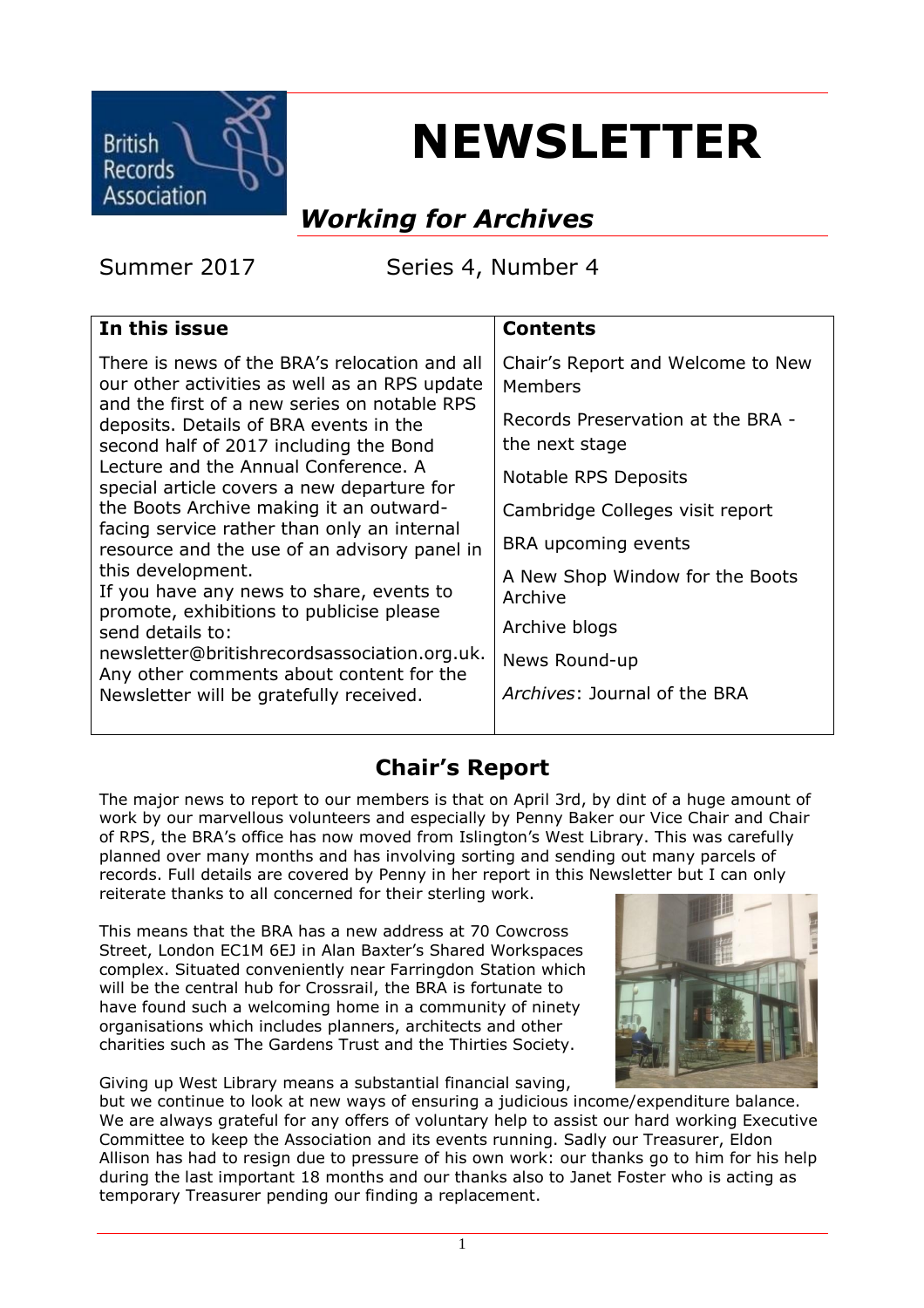The Association continues to be highly active. In January Northumbria University explored the democratic flaws in the ways records are managed and selected for archives in a highly successful conference 'The Archival Accountability Gap'. Elizabeth Denham, the Information Commissioner, paid tribute to the BRA for supporting the conference and her full paper available on-line is well worth reading: *ico.org.uk/about-the-ico/news-and-events/newsand-blogs/2017/01/the-extent-of-our-care-archives-memory-and-information-rights/*

On 18th May the BRA held a conference in association with the Institute of Historical Research. The topic, 'Future Past: digital research' was highly popular as evidenced by the strong attendance of 83 people and the positive feedback including the question "When's the next one?". A report of this will be included in the next Newsletter and available on our website. The Association wishes to encourage greater involvement of the historical community in our work and collaborative ventures such as this with the IHR and with other bodies including the Royal Historical Society is one way of achieving this. Our contribution to the preservation of records continues and is covered by Penny Baker in her RPS report.

A reinvigorated BRA is on the way to becoming again an influential voice for archives.

#### **Welcome to New Members**

The BRA is very pleased to welcome the following new members:

Ruth Britt, Ceri Brough, Barry Cahill, Elizabeth Danbury, Amanda Engineer, Valerie Johnson Rachel Roberts, David Thomas, Elizabeth Wood and Geoffrey Yeo.

# **Records Preservation at the BRA - the next stage**

In preparation for the move out of West Library Islington at the beginning of April, over the last 18 months the RPS, mainly due to the efforts of two stalwart volunteers Katharine Bligh and Alison Cassidy, has processed some 80 metres of records, including material that had been held in BRA storage for decades. Around 750 sets of documents have been distributed



to more than 150 repositories in the UK and overseas. Several BRA members made deliveries to repositories including as far afield as Devon and Cornwall and Fiona Jones, our administrator, organised couriers and posting. A final three boxes (now in archive storage provided by our new 'landlords') are destined for institutional repositories, whose acquisitions procedures take rather longer. The clearance operation has highlighted flaws in the traditional RPS system which had changed little since the 1930s, notably the time-lag (in one case of more than 70 years!) between taking in records and sending them out. This may just be an indication of how much more diverse the archive scene is now, enabling previously "hard-to-place" records to be found

suitable homes. It was also apparent that earlier deposits arrived without any appraisal, whilst they were sent on with outmoded terms of deposit such as 'permanent loan'.

The move also involved the organisation and deposit of the BRA archives with London Metropolitan Archives, who kindly collected the 60 boxes of files of despatch notes and correspondence with repositories, as well as minutes and reports. These joined two previous deposits, and we hope to help LMA catalogue the BRA archives over the coming months. We also intend to put all our accession information onto our RPS database.

A preliminary meeting has been held to develop a new RPS strategy including working closely with the University of London Legal Records at Risk project and The National Archives to develop a sustainable network for identifying and rescuing records at risk across the UK. We are also spreading the message to records managers concerned with property records (IRMS Property group) and supported the launch of the Charities Records Management Toolkit, developed by the Charity Finance Group and UCL; charity records are in many ways more vulnerable than legal ones.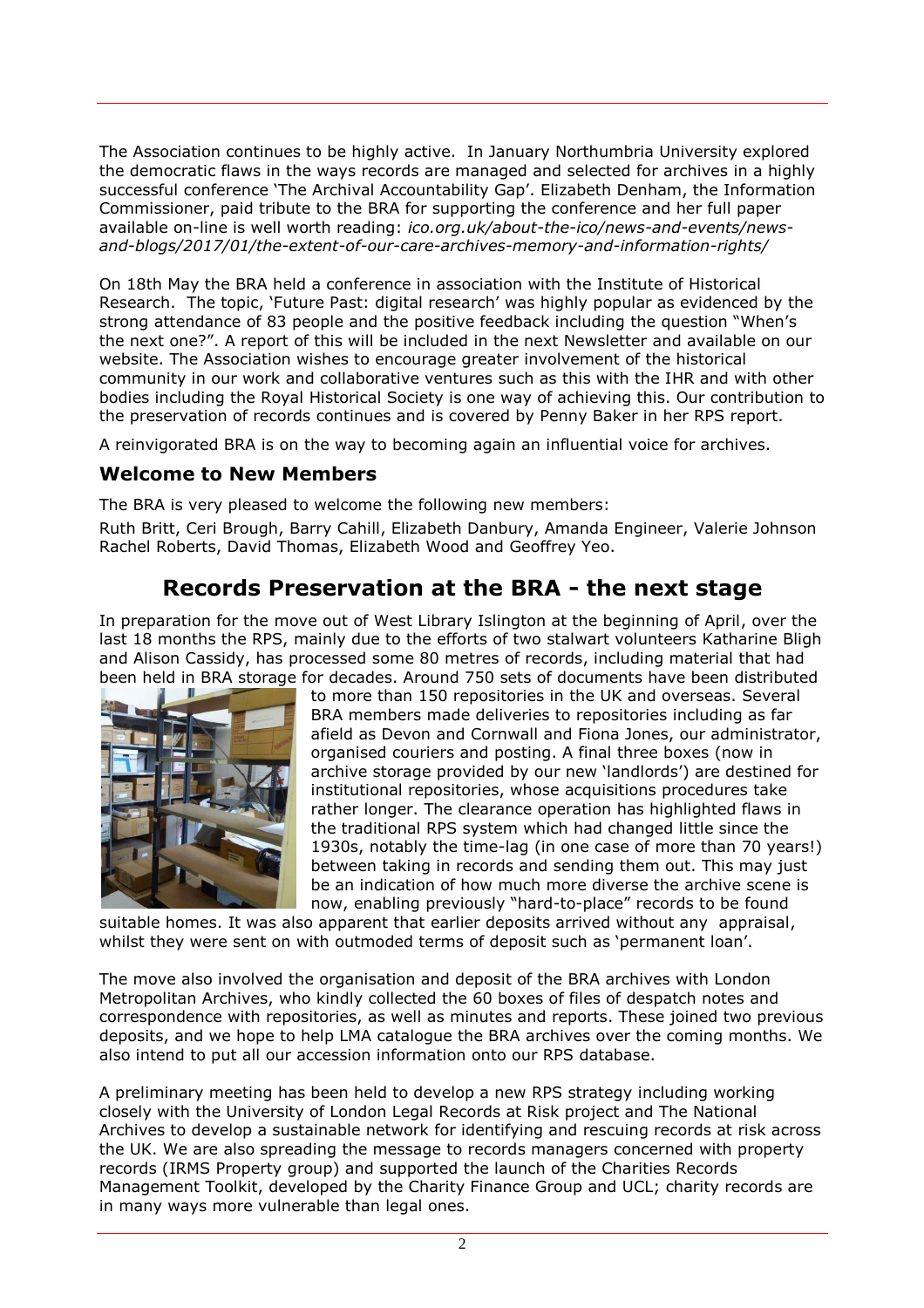# **Notable RPS Deposits**

Repositories that have received deposits from the RPS during its 85 years of rescue work have been asked to send details of the most significant records that have been saved. Responses will be featured in the Newsletter and included in a commemorative Anniversary publication. Here is an account of the deposits that delighted Hertfordshire Archives & Local Studies (HALS).

In 1981 and 1990 the then Hertfordshire Record Office (now HALS) received from the BRA large deposits relating to estates at Tyttenhanger and Hexton. Each contained a section from what had once been a series of volumes of manorial court extracts created by St Albans Abbey, dated 1238 – 1460 for Tyttenhanger (ref DE/B2067B/M1) and 1237-1460, 1531-1537 for Hexton (ref DE/B2355/M/1/1/1). These manors were amongst those owned by the Abbey in medieval times, and the Abbey had copied entries from the court rolls into 'court books'. At the Dissolution (1540s) the Abbey lands were redistributed to new secular owners, apparently together with the relevant parts of the books. So their fragmentation is symbolic of the state's breaking-up of the medieval church. To some extent the books preserve copy entries from rolls which are lost, perhaps in the tumult of the Peasants' Revolt (1381), the books apparently stored separately from the rolls when the Abbey was mobbed. Other pages from these books are also held and include fascinating insights into the Black Death (1348), revealing a flurry of deaths followed by social reconsolidation.

Here is the HALS catalogue entry for the Hexton manorial court records which are shown in the images below:

DE/B2355/M/1/1/1: Hexton Court book, containing copies of court roll entries from 1237- 1460 and 1531-1537. Also includes three folios relating to the manor of Norton 1377-1384. Created by the lord of the manor, the Abbey of St Albans, probably in about the 1360s, and then continued until the Dissolution. It has a 17th century manuscript frontispiece outlining the history and descent of the manor, with a discussion of the Hexton place-name. c1360s-17<sup>th</sup> century.



Denme Regis Colbard Perfton,



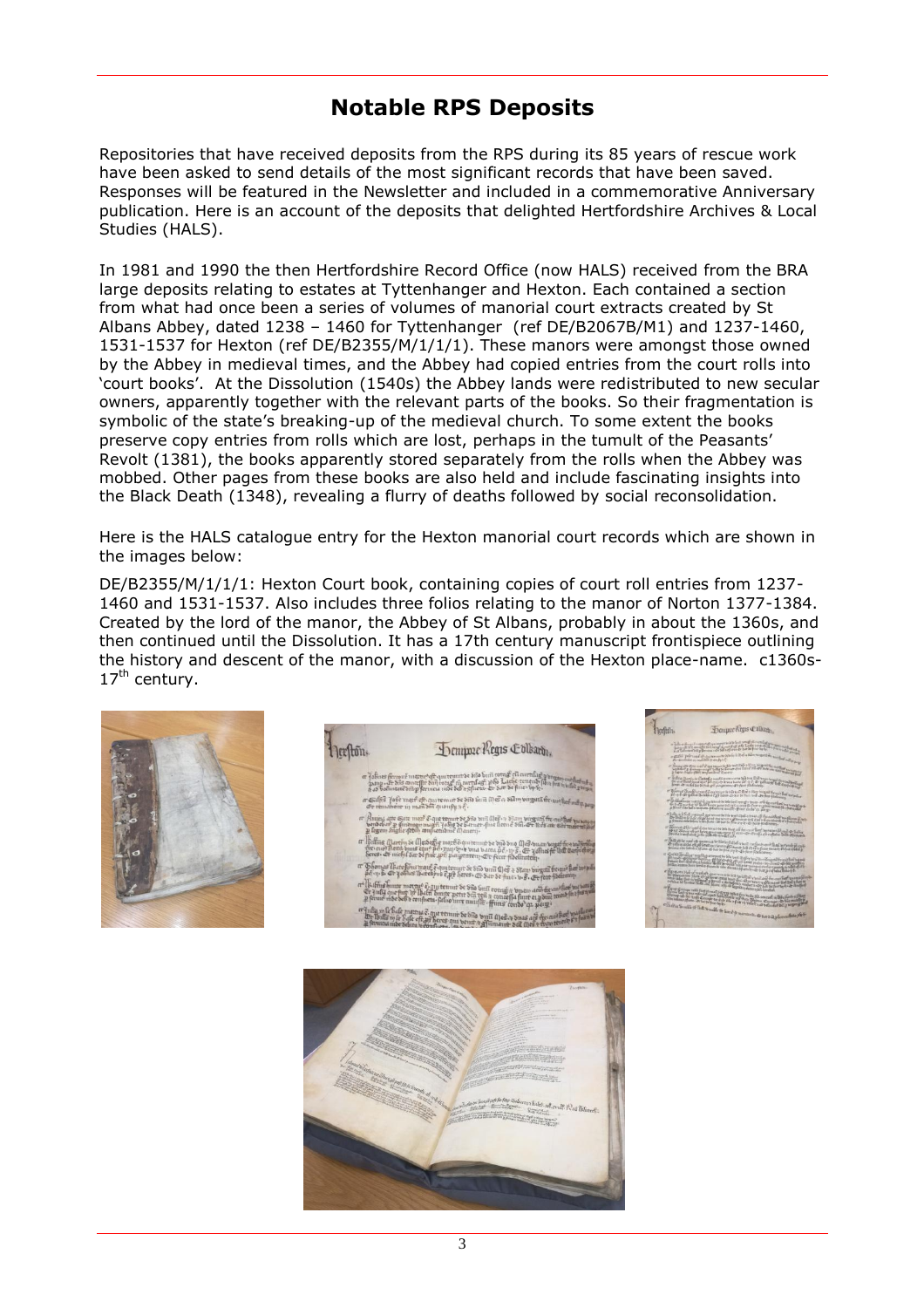# **Cambridge Colleges visit 7 April, 2017**

#### Penny Hatfield



Fifteen members enjoyed a fascinating visit to the archives of four colleges, with the added bonus of a fine day which showed the gardens and Backs at their best. We began at Jesus with a short tour of the hall and chapel before we reached the Old Library, whose furnishings date from the 1660s. The original windows show cocks – the rebus of the founder, Bishop Alcock of Ely – bearing scrolls in their beaks which indicate the subject of the adjacent section. Items on display included a charter of 1144 from Nigel, Bishop of Ely to the convent of St. Radegund and the College

foundation charter of 1496, permitting Bishop Alcock to `remove and drive out' the remaining nuns, who had allowed their nunnery to fall into disrepair 'by negligence and imprudent and dissolute behaviour', brought about 'by reason of the proximity of the university of Cambridge'. We were also shown a manuscript bound in otter skin, perhaps an early attempt at a waterproof binding.

Our next stop was St. John's where the archives are housed in the earliest house in Cambridge, the School of Pythagoras. An imaginative conversion has provided storage, a reading room and an exhibition space, currently showing a display on the College's gardens and gardeners, one of a series about College staff. Also on display was the College's complete copy of Magna Carta and an account book of the founder, Lady Margaret Beaufort, showing that she checked and signed off on all the expenditure.



We moved on to the Wren Library at Trinity College, a striking room designed by Sir Christopher Wren and decorated with carvings by Grinling Gibbons. This contains the pre-1820 books and the older manuscripts. (There is a separate muniment room which we did not see). We were shown a special display of some of the series of paper accounts, dating from 1330s – 1540s. Other items on display included a piece of Voltaire's dressing gown, a description of an atomic test in New Mexico in 1945, the autograph ms. of *The House at Pooh Corner*, the only known example of Milton's handwriting and Isaac Newton's own annotated copy of *Principia Mathematica* – among many other treasures.



Our final stop was King's College, whose archive divides broadly into collegiate records and personal papers, the latter being especially strong on the Bloomsbury Group and 20<sup>th</sup> century economists. John Maynard Keynes has a foot in both camps and among the Keynes items on display were a report on his dissertation - `great credit must be given to him for a certain habit of knowing an important point when he comes across it' – and letters and exhibition catalogues relating to his interest in the arts. There was also a display on M. R. James, a Provost of King's as well as a writer of ghost stories, including charming letters to a child describing his relationships with various College cats.

We would all like to thank Robert Athol, Tracy Deakin, Adam Green and Patricia McGuire for their time and trouble in introducing us to the collections in their care, and Colin Haydon for arranging such a truly exciting and interesting day.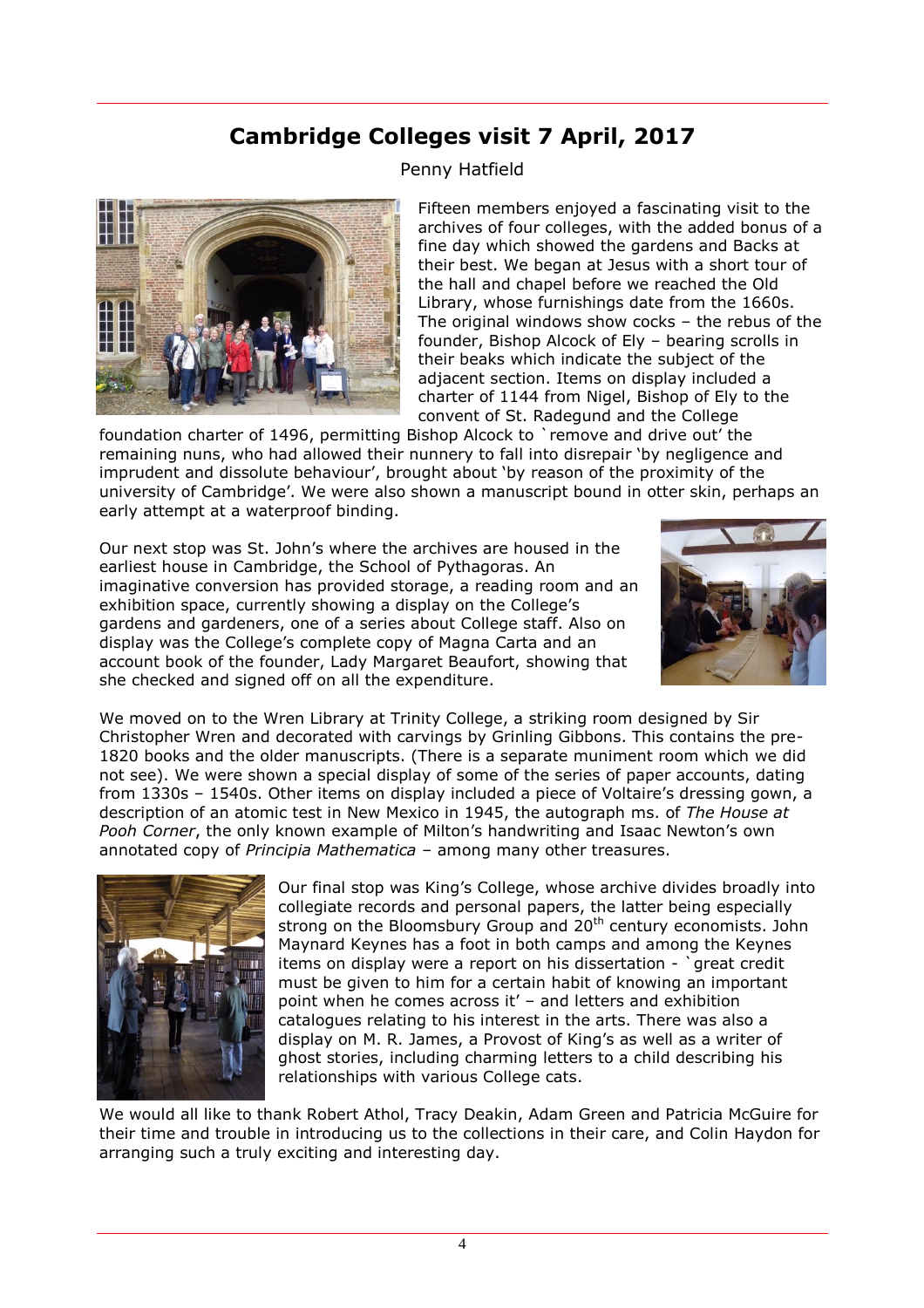# **Upcoming Events**

## **Visit to Hatfield House Friday 21st July 2017**

The BRA has organised a visit to Hatfield House to see the house, its archives and the gardens. Hatfield House is the home of the 7th Marquess and Marchioness of Salisbury and their family. The Estate has been in the Cecil family for 400 years and Lord Salisbury is Patron of the British Records Association.

#### **Programme**

| 10am    | Arrive at the main door of Hatfield House for coffee in the Marble Hall<br>with Lord Salisbury                |
|---------|---------------------------------------------------------------------------------------------------------------|
| 11am    | Group divides into two. One visits the archives with the Archivist, Sarah<br>Whale, the other tours the House |
| 12.15pm | Lunch in Stable Yard, or picnic. Chance to visit the garden and shops                                         |
| 1.45pm  | Tour of House and Archives                                                                                    |
| 3pm     | Depart or take another opportunity to look round the gardens                                                  |

Cost £10 per person. **The number of places is restricted to 20.** Members and nonmembers are welcome. To reserve a place please send cheque to BRA Administrator Fiona Jones at BRA, 70 Cowcross St., London EC1M 6EJ (note new address) or if you wish to pay electronically email her at [info@britishrecordsassociation.org.uk.](mailto:info@britishrecordsassociation.org.uk)

Getting to Hatfield House: See<http://www.hatfield-house.co.uk/your-visit/how-to-find-us/>

#### **Garden Museum and Lambeth Palace Friday 1st September, 2017**

Re-opened earlier this year after a complete transformation the Garden Museum occupies St Mary-at-Lambeth church, next door to Lambeth Palace, with an evocative garden featuring the family tomb of the Tradescants,  $17<sup>th</sup>$  century plant hunters and gardeners to Charles I. The visit will also include Lambeth Palace garden and the Great Hall. Full details of the programme and cost will be available on the BRA website soon.

## **BRA AGM and Bond Lecture Thursday 26th October, 2017**

ING, 8-10 Moorgate, London EC2R 6DA

Tea and coffee will be available from 4pm before the meeting starts at 5pm and the Archivist and Art Manager, Clara Harrow will welcome us.

The AGM will be followed by the Maurice Bond lecture at 6pm.

#### *'Valuing the Written Word: Reflections on four decades in the antiquarian trade'*

This year we are delighted to welcome Joan Winterkorn as the Bond lecturer. Joan has been handling the valuation and sale of archives and manuscripts since 1979 both as a Director at Bernard Quaritch and as a consultant. Before joining the antiquarian book trade she worked as an archivist in London and a rare book and manuscript librarian at Cornell. Joan was also a valuable member of the RPS Committee for many years.

The Lecture will be followed by a reception from 7pm to 8.30pm

#### **About our hosts**



ING is a global financial institution with a strong European base, offering banking services through its operating company ING Bank. The purpose of ING Bank is empowering people to stay a step ahead in life and in business. ING Bank's 52,000 employees

offer retail and wholesale banking services to customers in over 40 countries.

ING houses The Baring Archive, one of the finest archives of a financial institution anywhere in the world. The archive contains material from the establishment in 1762 of the

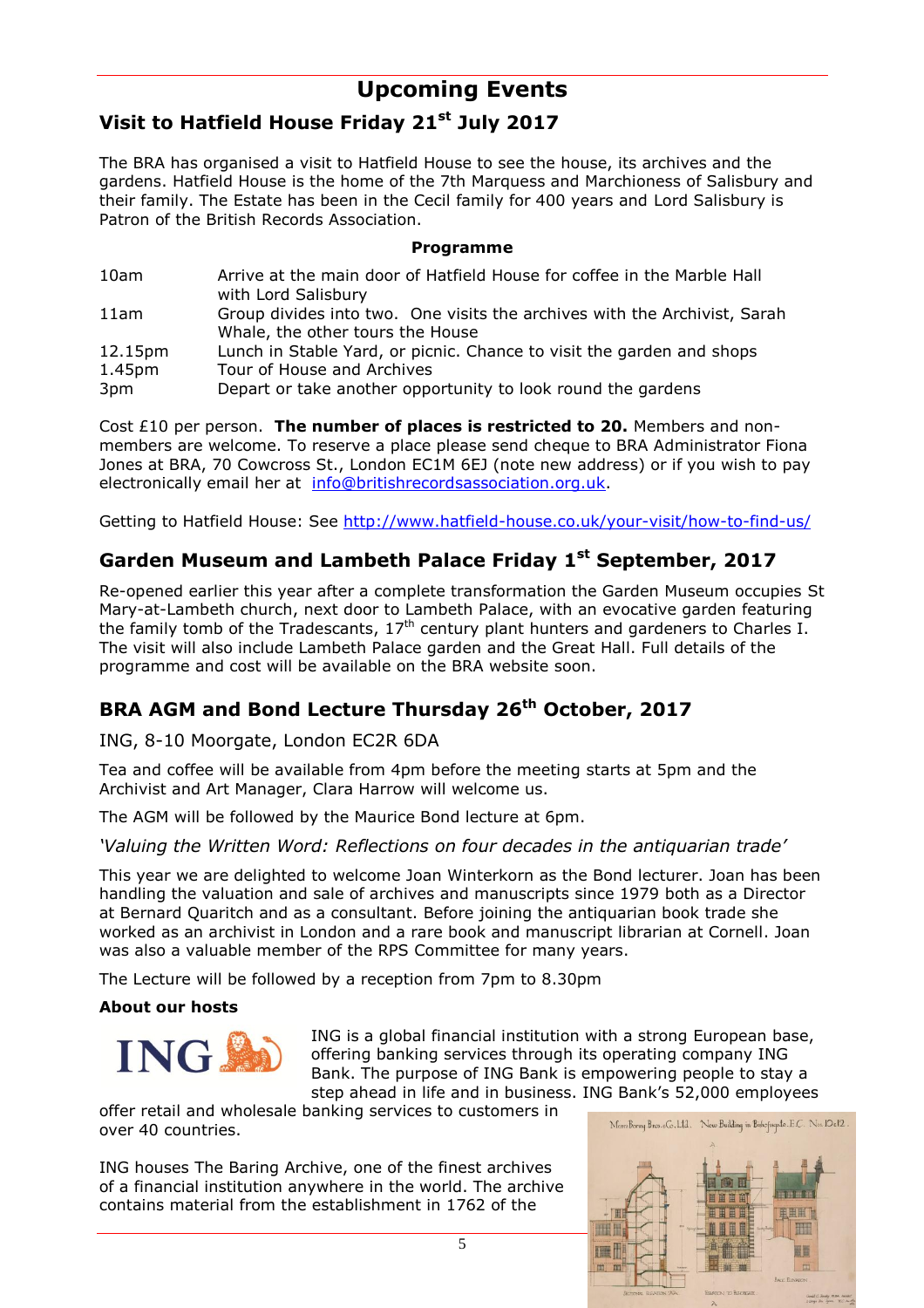London merchant house of John & Francis Baring & Co, later known as Baring Brothers, through to the firm's acquisition by ING in 1995. In 2008 The Baring Archive was loaned to The Baring Archive Limited, a charitable company established to manage the collections and encourage their use as an educational resource.

#### **History Day on Tuesday 31st October, 2017**

BRA are delighted to be participating in this popular annual event held at Senate House, University of London. An open history fair where libraries, archives and other research organisations can engage with academics and students. Please see the event page for further details:<https://historycollections.blogs.sas.ac.uk/history-day-2017/>

## **Annual Conference Thursday 30th November, 2017**

#### **Shops and shopping in the archives: A nation of recordkeepers?**

The BRA is pleased to be able to hold its Annual Conference at its new home, 70 Cowcross Street, London EC1M 6EJ. The theme this year is the records of shops and shopping. Papers will cover research which has used archives for a variety of subjects around retailing, customers, and consumerism as well as discussion of the preservation and loss of records of high street shops and chain stores. Speakers include Judy Faraday, Janet Foster, Alison Kenny, Alex Ritchie, Peter Scott, John Stobart, Andrea Tanner, Shelley Tickell, Laura Ugolini and Richard Wiltshire.

A further announcement and full programme with booking details will be available later this summer and new professionals, either archivists or historians, are reminded that a free place is offered for the best submission on the benefits of attending the conference.

# **A New Shop Window for the Boots Archive**

Sophie Clapp, Boots Archive Manager

May, 2017, marked a major milestone in the history of the Boots Archive as it launched, for the first time, an online catalogue of its archive collections. Thanks to the support of Wellcome, through their Research Resources programme, Boots has begun the process of transforming their predominantly internally focused service to an international academic resource.

The catalogue currently comprises of around 16000 entries, which is actually only about one fifth of the total archive holdings, and subsequent additions are to be added on an annual basis over the next four years until the entire collection is incorporated.



A special advisory panel was established to help support the Boots archive team through the development of the project. Panel membership includes academic representatives from a range of disciplines and at various career stages, from five different universities. The panel have met on a biannual basis since June 2015, aiming high right from the start, with the first meeting taking place on the  $17<sup>th</sup>$  floor of The Shard, kindly hosted by Warwick Business School at their impressive London facilities. Discussions have included assessing cataloguing priorities, advising on levels of detail for archival descriptions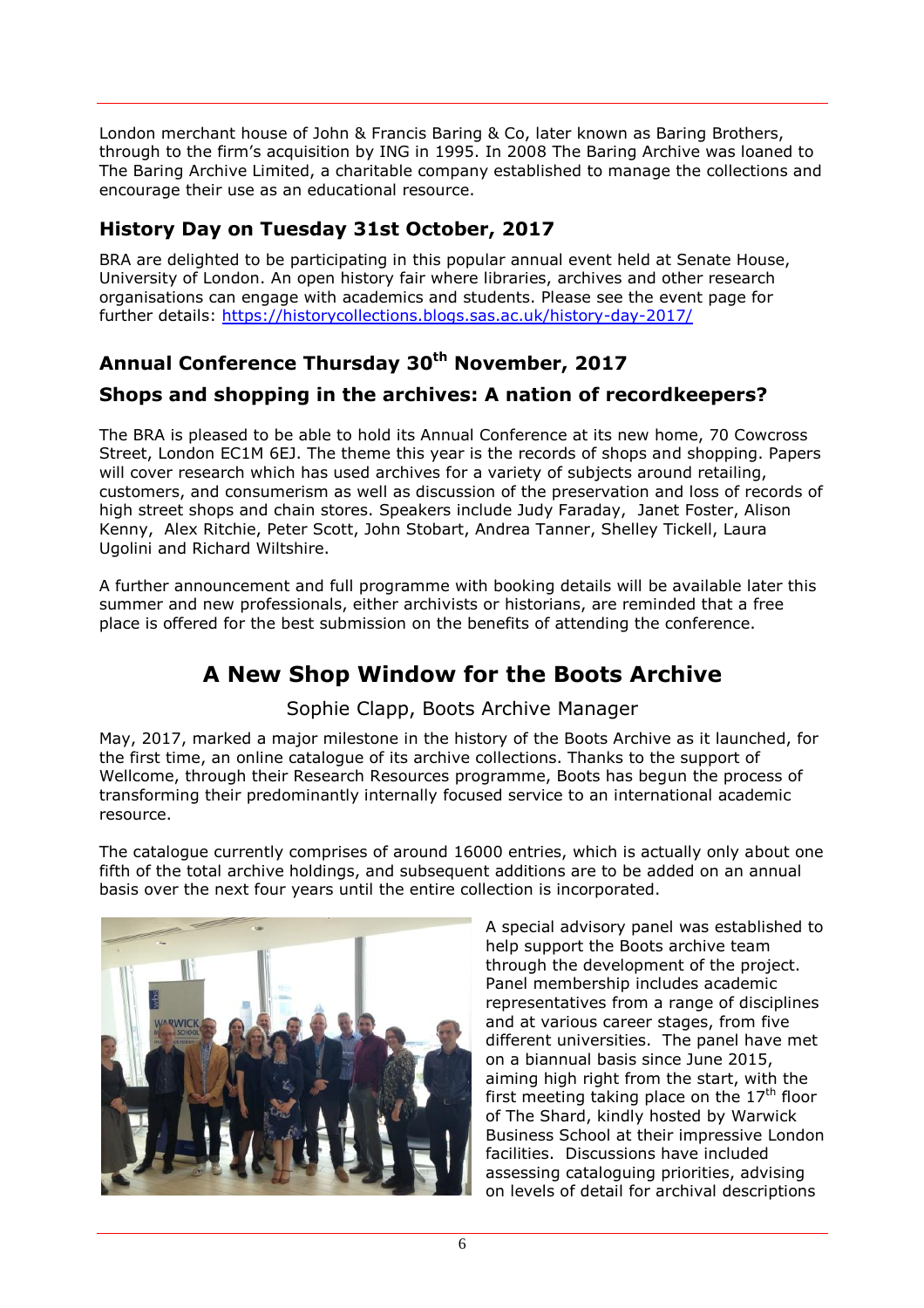and the inclusion of wider contextual information as well as highlighting areas of potential research interest and methods of promoting the collection within the academic community. The collaboration between the panel and the archive team at Boots has been extremely successful and the insights from the panel have helped the Boots team to build on their approach, putting the researcher at the forefront of their decision making.

The Wellcome Research Grant has enabled an increase in the resources of the team allowing them to give a more holistic approach to the repositioning of the service. This has included the physical re-sorting of key record series collections to facilitate access, the creation of brand and product authority files to provide signposts within the catalogue as well as extending our accessions policy to incorporate material previously only sampled. The company has also been able to appoint their first ever conservator, to help us raise our preservation practices and to re-house the material into manageable archive and userfriendly production units.



In reaching out to the academic community we have also found exciting avenues to promote the Boots collections, with increasing opportunities to develop research and outreach collaborations, working with subject matter experts and new audiences.

The granting of a Wellcome Research Resources Award is a fantastic statement by the Trust on the significance of the Boots Archive collection to the medical humanities community, but we are hopeful that the soon-to-launch 'shop window' into the archive collection will support the claims made by our past advertising campaigns - that there is 'something for everyone at Boots.'

# **Archive blogs**

Archivists are using blogs to increase their on-line visibility. Here are a few that have come to the Newsletter editor's attention, suggestions for others to include are welcomed.

**The National Archives Connecting Collections** a series of blogs written by academic researchers exploring the connections between archives across the UK and around the world. Archival research can lead to surprising locations and conclusions; and in this series, the bloggers have shared their personal research journeys - their methodology and experiences, as well as their findings. The final blog in the series was posted in May but a second series is being considered and reactions and comments are welcome as well as sharing on social media using #Connecting Collections. <http://blog.nationalarchives.gov.uk/blog/purple-pursuit/>

**Hampshire Archives & Local Studies** has a regular blog often featuring records in their collections with a seasonal relevance. The most recent, Howzat!, highlights cricketing records in response to the Test series and the Women's World Cup. In May travel diaries were the subject for We're all going on a summer holiday!

https://hampshirearchivesandlocalstudies.wordpress.com/blog/

**Royal Voluntary Service Heritage Bulletin** a weekly blog often taking a topical theme illustrated with records from the RVS Archive & Heritage Collections. Recent blogs have commemorated volunteers week and refugees week as well as the unveiling of a blue plaque to the RVS founder, Lady Reading, at the site of the original HQ in Tothill Street. https://www.royalvoluntaryservice.org.uk/about-us/our-history/archive-and-heritagecollection/heritage-bulletin-blog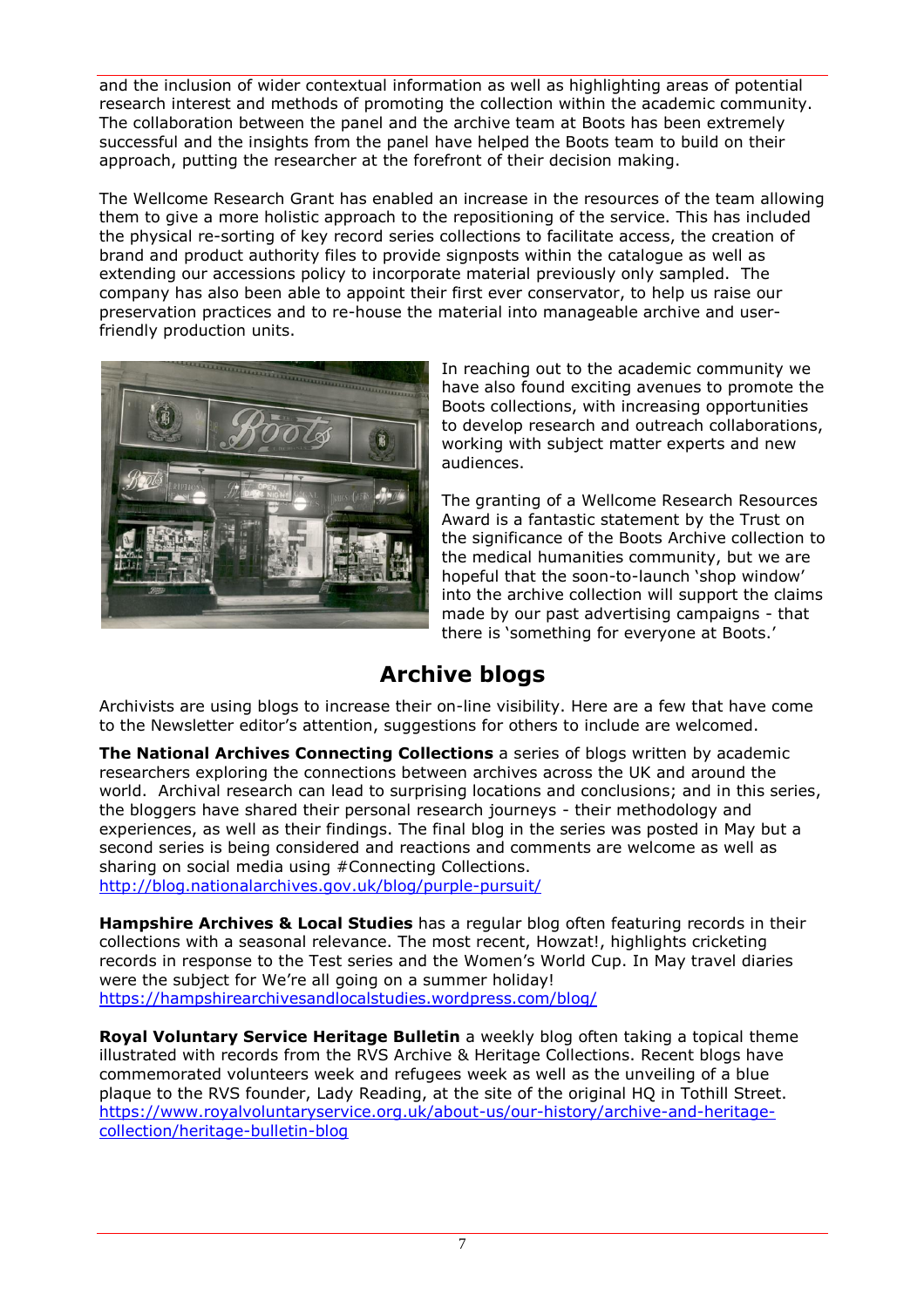**TownsWebArchiving** regularly invites contributions to its blog relating to digitisation.

Recent blogs include:

Crowdfunding Cultural Heritage Digitisation by Karl Magee, Archivist at the University of Stirling, sharing insights and lessons learned from a recent crowdfunding campaign which successfully raised £8100 to catalogue and digitise the internationally significant Peter Mackay archive. https://www.townswebarchiving.com/2017/02/

Introduction to Archive Selection and Narrative in Digital Collections by Heather Roberts which looks at how to use narratives to inform the design of digitisation projects and the selection of material, as well as to help shape compelling digital archive resources that users want to engage with. https://www.townswebarchiving.com/2017/04/

# **News Round-up**

#### **Royal Historical Society Public History Prize**

The RHS has announced the launch of a brand new [public history](http://royalhistsoc.org/prizes/public-history-prize/) prize in partnership with the IHR's Public History Seminar to join the eight other prizes the RHS already awards. The prize recognises work that promotes public understanding of history and communicates a critical understanding of the past. Nominations should be of public history work undertaken in the UK in any one of these five categories: Museums & Exhibitions, Film & TV, Radio & Podcasts, Online Resources, Public Debate & Policy. There will be a prize-winner in each category and an overall winner, as well as two student prizes for work in any form that engages public audiences or deals with the roles of heritage, history and historians in public life. The closing date for submissions is 30<sup>th</sup> November, 2017. http://royalhistsoc.org/prizes/

#### **Busines Archives Council Annual Conference 2017**

The BAC conference this year is titled *Change the Record* and will be held in London on Tuesday 21st November. In the evening the Wadsworth Prize will be awarded. The prize is for a book judged to have made an outstanding contribution to the study of British business history. It is awarded annually and selection is based on books published during the previous year.

## **Unlocking Our Sound Heritage**

The British Library has launched a major preservation and access project which has received a £9.5m National Lottery grant. This builds on the generous support of other donors and funders, meaning that the total project funding of £18.8 million is now in place. The funding will enable the formation of the first ever national network of ten sound preservation centres. This network will now come together with the British Library to save almost half a million rare and unique recordings that are threatened by physical degradation or stored on formats that can no longer be played. The ten centres who will soon begin work on preserving their regional sounds are: National Museums Northern Ireland, Archives + with Manchester City Council, Norfolk Record Office, National Library of Scotland, University of Leicester, The Keep in Brighton with the University of Sussex, Tyne and Wear Archives and Museums, National Library of Wales, London Metropolitan Archives, and Bristol Culture. A vital element of Unlocking our Sound Heritage will be a website hosted by the British Library, allowing listeners to explore a wide selection of recordings. This website is scheduled to go live in 2019.

## **The King's Fund Digital Archive**

During its existence the King's Fund has produced almost 2,000 publications which it is now in the process of digitising. The Digital Archive provides on-line access to publications from 1898, the year after the Fund was established, and covers all aspects of work that the Fund has addressed throughout its history. https://www.kingsfund.org.uk/library/digital-archive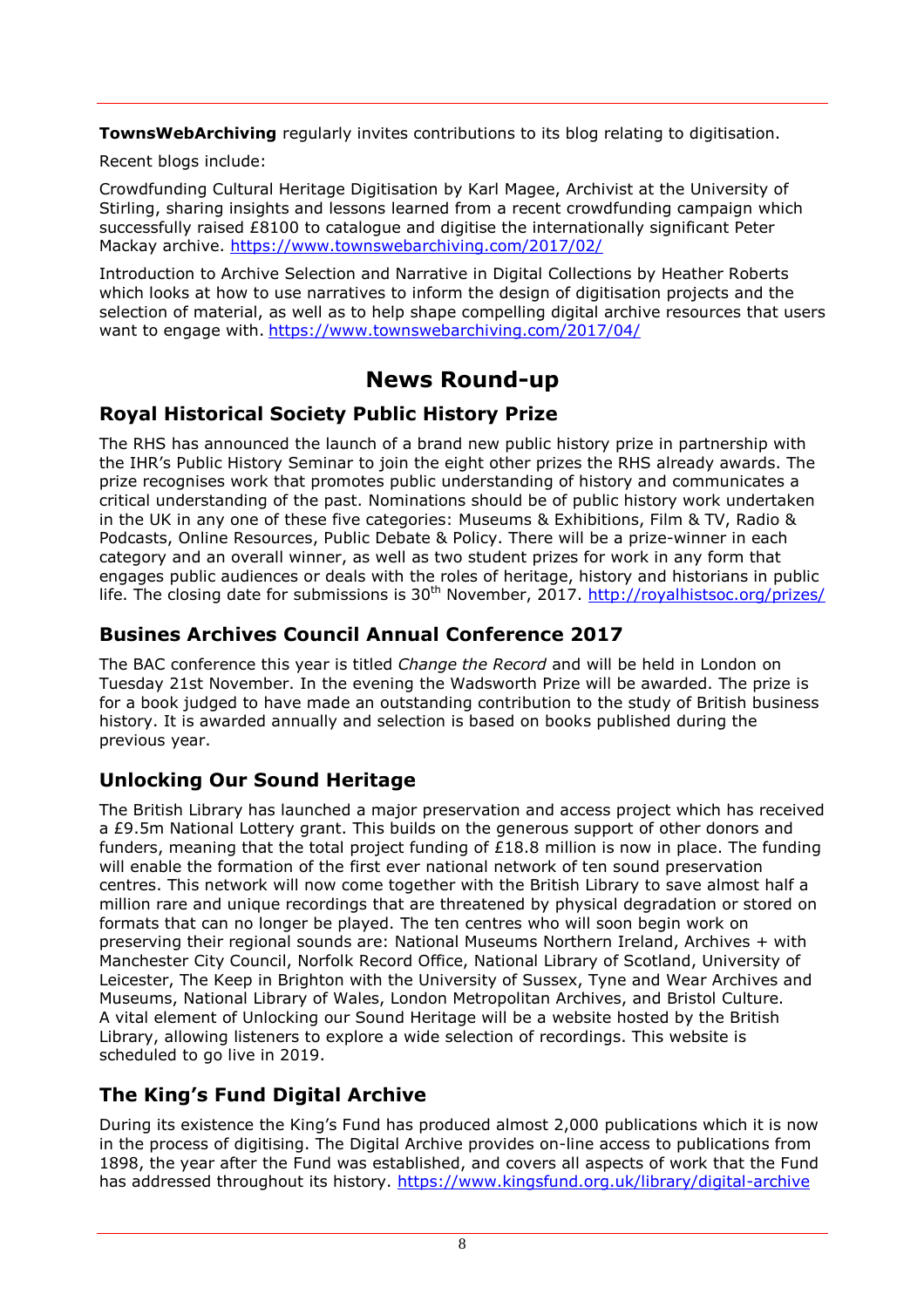## **Conservation by Design Nicholas Hadgraft Scholarship**

This annual scholarship provides an award of  $£1,500$  towards the cost of attending the Montefiascone Book Conservation Summer School held each year in the Medieval Hill Town of Montefiascone where Nicholas Hadgraft was a tutor. The award has been made since 2005, this year's winner was Lucilla Ronai, from Australia, a paper conservator working at the Australian National Maritime Museum with a runner-up prize awarded to Maria Fernanda Martinez Rocha, based in Mexico, who teaches workshops on Conservation of Bibliographic Material, and Paper Conservation at the National School of Conservation Restoration and Museology. For details of the prize contact Conservation By Design on 01234 846 300.

## **DCDC Conference 2017**

**The cultural value of collections and the creative economy** will consider how, by working collaboratively through networks of inter and cross-disciplinary initiatives, methodologies can continue to be improved and developed in order to build a strong evidence base to demonstrate the cultural value of collections and their contribution to the creative economy. Organised jointly by the National Archives and Research Libraries UK this Discovering Collections Discovering Communities conference will be held 27 – 29, November 2017 at The Lowry, Salford Quays.

#### **The Science Museums and Archives Consortium Collaborative Doctoral Partnership**

The Collaborative Doctoral Partnership (CDP) programme provides funding for doctoral projects which must be jointly proposed by a university-based academic in collaboration with a member of staff at the Science Museums and Archives Consortium (SMAC) comprising BT Archives, Science Museum Group (Museum of Science and Industry, National Railway Museum, National Science and Media Museum, Science Museum), The Royal Geographical Society (with the Institute of British Geographers), and the Royal Society. Successful doctoral candidates are jointly supervised by subject specialists at both their Higher Education Institute (HEI) and at one or more of the institutions of the SMAC

The 2017 Open Call for expressions of interest and proposals for AHRC-funded Collaborative Doctoral Awards has just been announced inviting applications on any topic in contemporary and historical curatorial, conservation, audience and/or learning research that address the collections, current interests and programme priorities of the SMAC Consortium. The proposed project must demonstrate academic originality, be appropriate for collaborative study at doctoral level, and fall into the AHRC subject coverage. Through the programme the students are encouraged to engage with the wider public and to present their research to non-specialist audiences.

Outline submissions should be received by 24 September and final submissions on 24 November. Application details are at the [2017 CDP Open Call](http://www.sciencemuseum.org.uk/about-us/collections-and-research/activities-and-projects/research-public-history/collaborative-doctoral-awards) Science Museum Research & Public History web site.

## **Preservation & Archiving Special Interest Group (PASIG)**

PASIG exists to advance the pratice of digital preservation and provides a forum for practitioners, industry experts, researchers and vendors to foster coordination and collaboration. PASIG 2017 Oxford is a three-day annual conference to be held in Oxford University Museum of Natural History between 11<sup>th</sup> and 13<sup>th</sup> September. Early bird registration for £150 is open until  $18<sup>th</sup>$  August with tickets available through the Oxford University Online Store. There is a one-day ticket at £75 available for  $11<sup>th</sup>$  September the Bootcamp day which provides an opportunity to learn the basics of digital preservation, institutional challenges and successes from real practitioners. This day is run in partnership with the Digital Preservation Coalition. [http://www.dpconline.org.](http://www.dpconline.org/) Full conference details can be found here: https://pasigoxford.org/